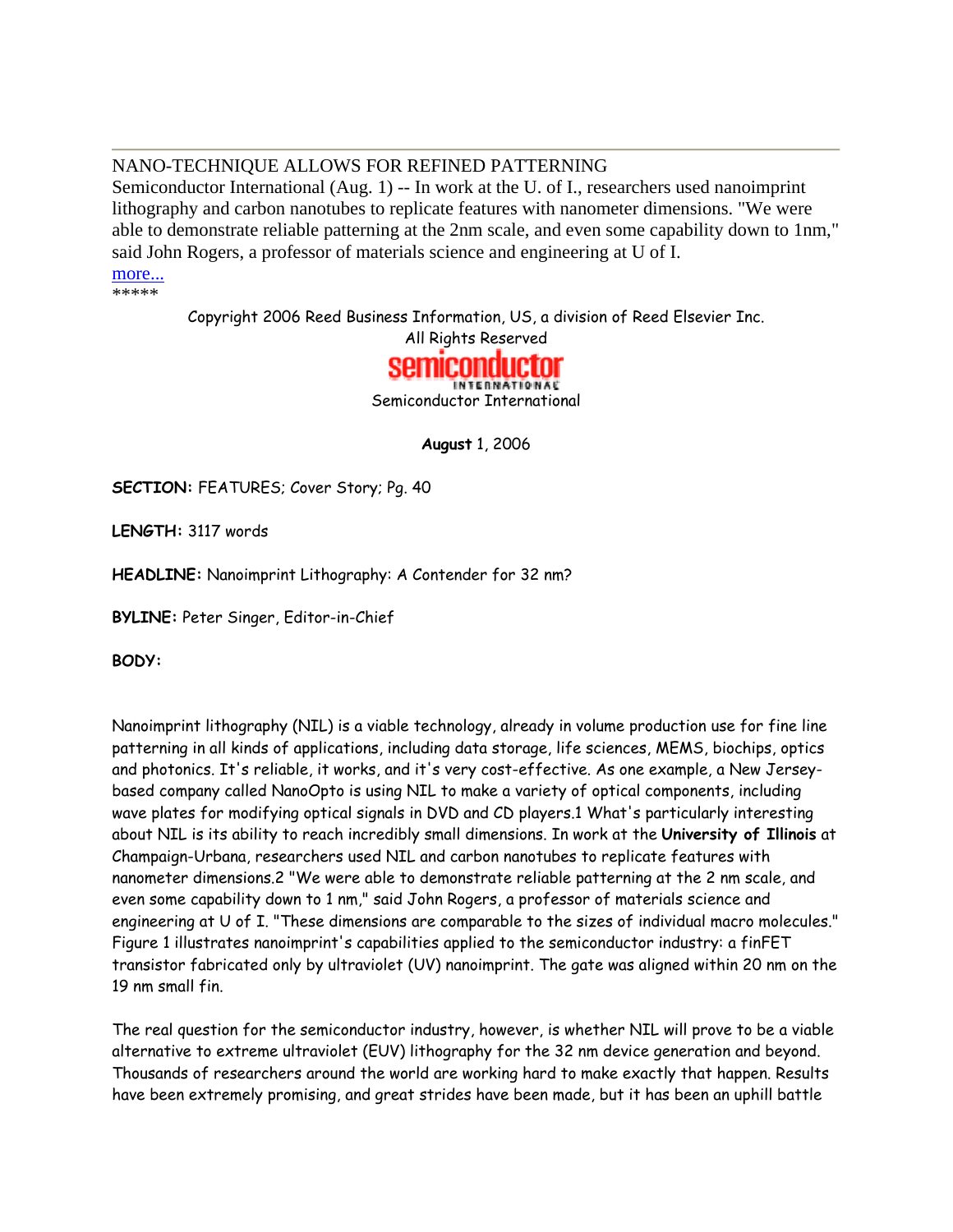to convince chipmakers that it is a production-worthy process. It's just too different, people have too many questions, and with limited funding, NIL champions have yet to produce the reams of data required to be taken seriously.2 "Give me 10% of the money that you've spent on next-generation lithography and we'll give you an imprint system that will do that job," says Steve Dwyer, vice president, EV Group (Schärding, Austria).

What could possibly change the industry's way of thinking is a new concept. What if, with a little development work, it would be possible to reduce over 100 process steps in the interconnect pattering process? That would lead to huge productivity and cost gains, and be exactly the kind of "disruptive technology" the industry needs to continue to move forward. Add to that all the other advantages of NIL - unlimited resolution, low cost and easy process integration - and the challenges that have yet to be overcome don't seem too daunting (Table 1).

The idea is this: By using multi-level NIL rather than photolithography, an interconnect (trench and corresponding via) layer can be patterned in a single step. When the imprinted material is a functional dielectric material (i.e., low-k dielectric), the number of steps may be greatly reduced. With the eight or more interconnect levels common to today's IC devices, dramatic savings in processing time and cost could be realized. Multi-level NIL also avoids some of the most difficult aspects of current dual damascene processing techniques. Since the two levels are patterned in a single lithography step, it is not necessary to image a second level over the topography of the first level. Alignment of via and trench levels is performed during the mask fabrication step, with all subsequent imprints being close replicas of the mask/template.3

As you will soon see, a major challenge still exists in doing this: New photocurable materials are required for the dielectric and etch barrier. It's hard to imagine the semiconductor industry embracing a new low-k dielectric that requires both UV and thermal curing, but stranger things have happened given the right incentives.

Also, a multi-level template is required, which isn't easy since template/maskmakers are now struggling to reliably create even single-level versions with acceptable tolerances and defect levels, at least for very small dimensions. The advantage of dual damascene structures - at least most of them - is that their dimensions are relatively large. Three-dimensional (3-D) templates can be written and inspected by commercial mask houses. In terms of just two-dimensional (2-D) templates, commercial mask shops have implemented high-resolution write capabilities that have been demonstrated in imprints down to 32 nm half-pitch (HP) and template write feasibility down to 22 nm HP, according to Molecular Imprints Inc. (Austin, Texas).

#### The nanoimprint process

So what is nanoimprinting? The basic idea involves pressing a stamp or template into a compliant layer, typically a thin monomer or polymer film (such as methacrylate) whose structure can be chemically and/or thermally solidified to retain the pattern from the template. There are a few varieties, which can be loosely divided into hot embossing, molding, and stamping techniques.4 Each has uses in various applications such as data storage and optics, but only one technique is seriously being considered for advanced semiconductor applications: UV-NIL. It is also called SFIL, the standing for step-and-flash imprint lithography; the SFIL acronym is widely used but trademarked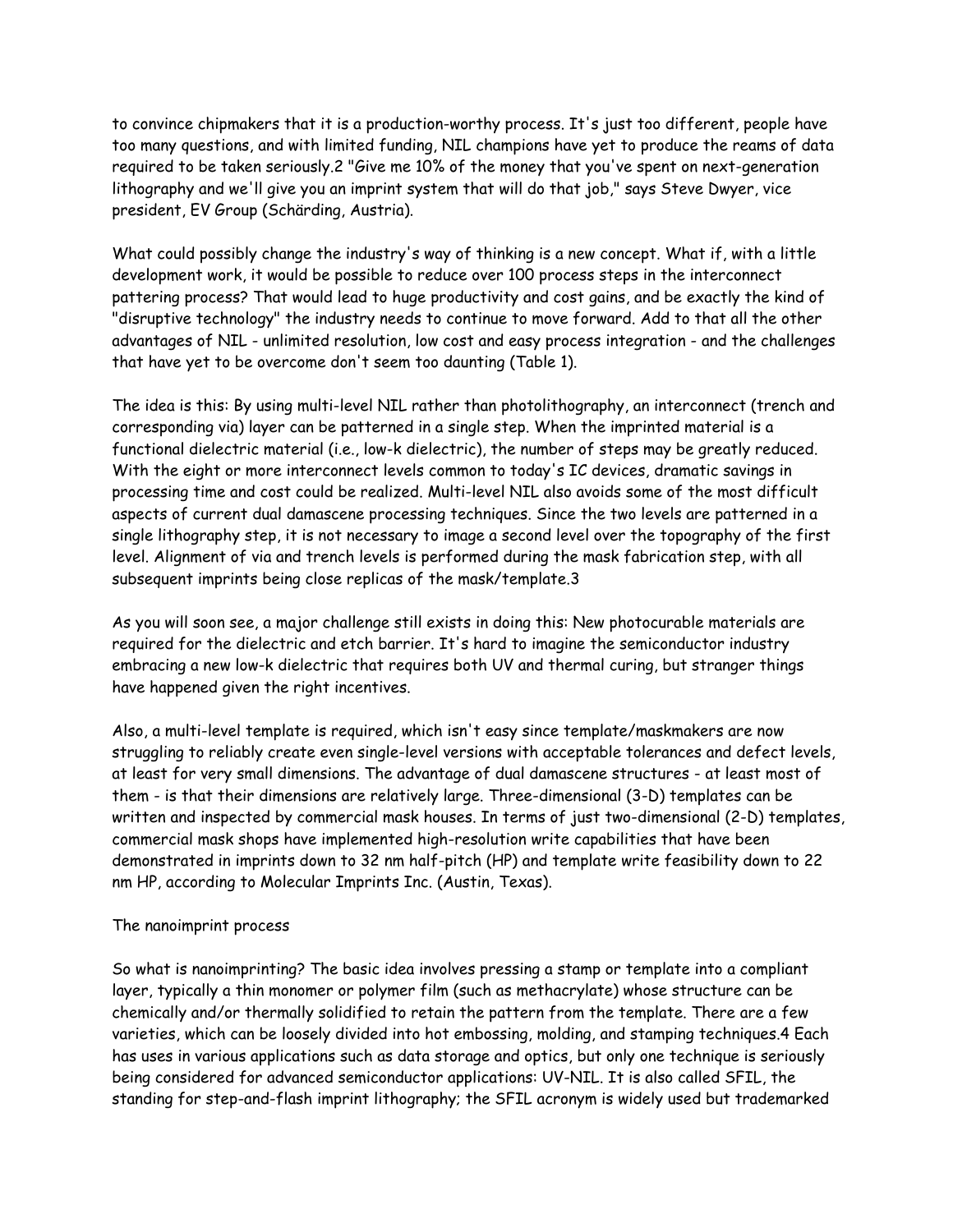by Molecular Imprints.

"Step-and-flash imprint is the most suited for semiconductor applications," said Hiroshi Ito, a lead researcher at IBM Almaden (and one of the world's foremost experts on chemically amplified resists). "It's a room temperature process, and most compatible with standard lithography technologies."

The SFIL process (Fig. 2) uses photopolymerization of an organosilicon solution through a rigid transparent imprint template (typically the same quartz/chrome material now used for photomasks) to define the pattern topography on a substrate. Typically, the imprinting process is performed over a blanket layer of organic polymer, creating a bilayer structure.

Flood exposure to achieve cure is commonly used in mask aligners, photolithography steppers, and scanners for layer-to-layer alignment, but in NIL, it is a 1:1 process; most lithography tools today are 4:1 reduction steppers (i.e., the features on the mask are 4× larger than what is printed on the wafer).

The use of a low-viscosity UV curing solution allows imprinting at room temperature with minimal applied pressure. UV curable materials are selected on the basis of a mixture of pre-polymers, photo initiator and solvents, and can be spin-coated or, as in the case of Molecular Imprints, dispensed by droplets. "The ideal UV-resist material must exhibit a high UV sensitivity (to minimize the exposure time and consequently to increase the throughput), but should also exhibit a good adhesion to silicon (and silicon dioxide) substrate and rather weak adhesion to the template surface in order to ease its separation," noted Jumana Boussey of LTM, a French research lab.

"The UV-curing solution or etch barrier formulation in the normal SFIL process serves the same role as that of a photoresist in a bilayer type process," noted Grant Willson, professor, University of Texas (Austin, Texas). But of course, unlike normal photoresist processing where material that has not been cross-linked through exposure is removed in a subsequent development process, the pattern in NIL is created by the molding of the material by the template.

One trick to accurately transferring the pattern from the etch barrier into the transfer layer is to keep the residual layer thin at the bottom of the trenches. "If the residual layer is very thick, it's a big problem," said Ito. The thicker the residual layer, the greater the erosion of high features.

"A large amount of silicon is incorporated, which acts as an oxygen RIE [reactive ion etch] barrier and allows production of a high-aspect-ratio image derived from the anisotropy of the oxygen RIE," said Willson. There is also an inverse tone version of the process that does not incorporate silicon and offers distinct advantages for certain layers, he added.

This removes the need to imprint high-aspect-ratio features, since the pattern-aspect ratio can be subsequently amplified by dry etching. Because the pattern is imprinted into the etch barrier, then into the transfer layer, and finally the wafer, the aspect ratios of the transfer layer do not have to be very big - as small as 2:1 - thereby minimizing the thickness of the UV-curing film. Through etch amplification, aspect ratios can then be made at up to 10:1.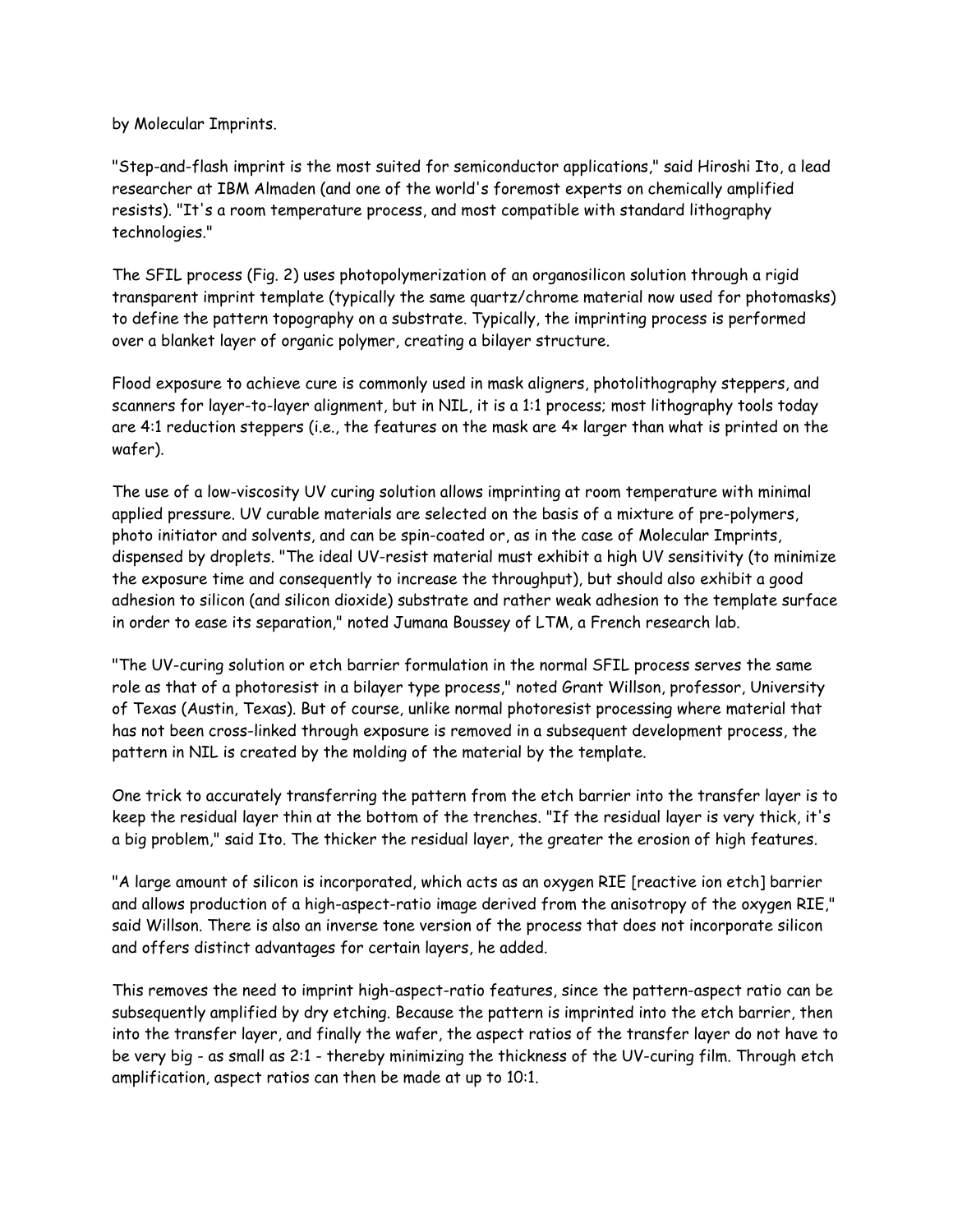Another trick to the process is the release layer that enables the template to come free of the cured material. Several approaches are under development. At CEA-Leti, researchers are looking at liquid and vapor phase deposition techniques and measuring the stability of the monolayer, life duration, measurement of the adhesion force, etc. Molecular Imprints uses a proprietary fluorinated material.

### 3-D Nanoimprinting

For dual damascene applications, two different process flows are under development. In the easiest, the material that is imprinted is a sacrificial etch barrier designed to have the same etch rate as a chemical vapor deposition (CVD) low-k dielectric. "One produces the wire and via in a single imprint step and then transfers the 3-D structure in the planar CVD dielectric by RIE. This is analogous to the 'SLAM process' Intel uses to wire its chips, except it saves many litho and etch steps," said Willson.

In the second version of the process, a dielectric is imprinted that stays on the chip. "That removes still more steps but requires qualification of a new material that stays in the device. That takes time and effort, but we are making good progress toward the materials goals," said Willson.

One of the promising material systems under investigation is based on silsesquioxane: The polyhedral oligiomeric silsesquioxane (POSS) cage structure is particular interesting as a starting material. The cage's corners may be functionalized with a wide variety of reactive groups that can either undergo photochemistry or thermal curing to produce solid resins. Each POSS cage may also be functionalized with multiple groups to help meet different requirements, such as photo-curing speed or overall mechanical strength.3 Research in Willson's group, for example, starts with the POSS cage and adds methacrylate and benzocyclobutene (BCB). Willson explains how this works: "The acrylate makes the system photosensitive, but the acrylic linkage is not thermally stable, has a high dielectric constant, and shrinks when photopolymerized. Luckily, the acrylic section is lost during the high-temperature bake and can produce porosity, which lowers the dielectric constant. The BCB cures to stabilize the mechanical properties in a post-exposure bake step. It does not shrink due to the ring opening nature of the polymerization, and it produces thermally stable linkages. We use the minimum of acrylate functionality to provide a stable structure after photopolymerization. The images do not flow upon cure of the BCB. The ratio of acrylate to BCB required seems to be about 3:5."

The properties of an ideal photo-curable dielectric material are listed in Table 2. One of the biggest challenges here is to obtain a low viscosity. "The viscosity of the formulations we have had to work with to date is at least 10× higher than we would like," Willson said. "Very recently, we have seen some samples with viscosity low enough to be dispensed by inkjet devices, but the data are very preliminary. We are working on implementation of hardware that enables dispensing controlled droplets of more viscous materials and continuing to work on the structure of the POSS materials to try to lower the viscosity."

In work at Sematech, Jeff Wetzel, manager of the emerging technologies group at Advanced Technology Development Facility (ATDF), reports that they are integrating candidate materials from Willson's group and also evaluating potential issues along the lines of adhesion, mechanical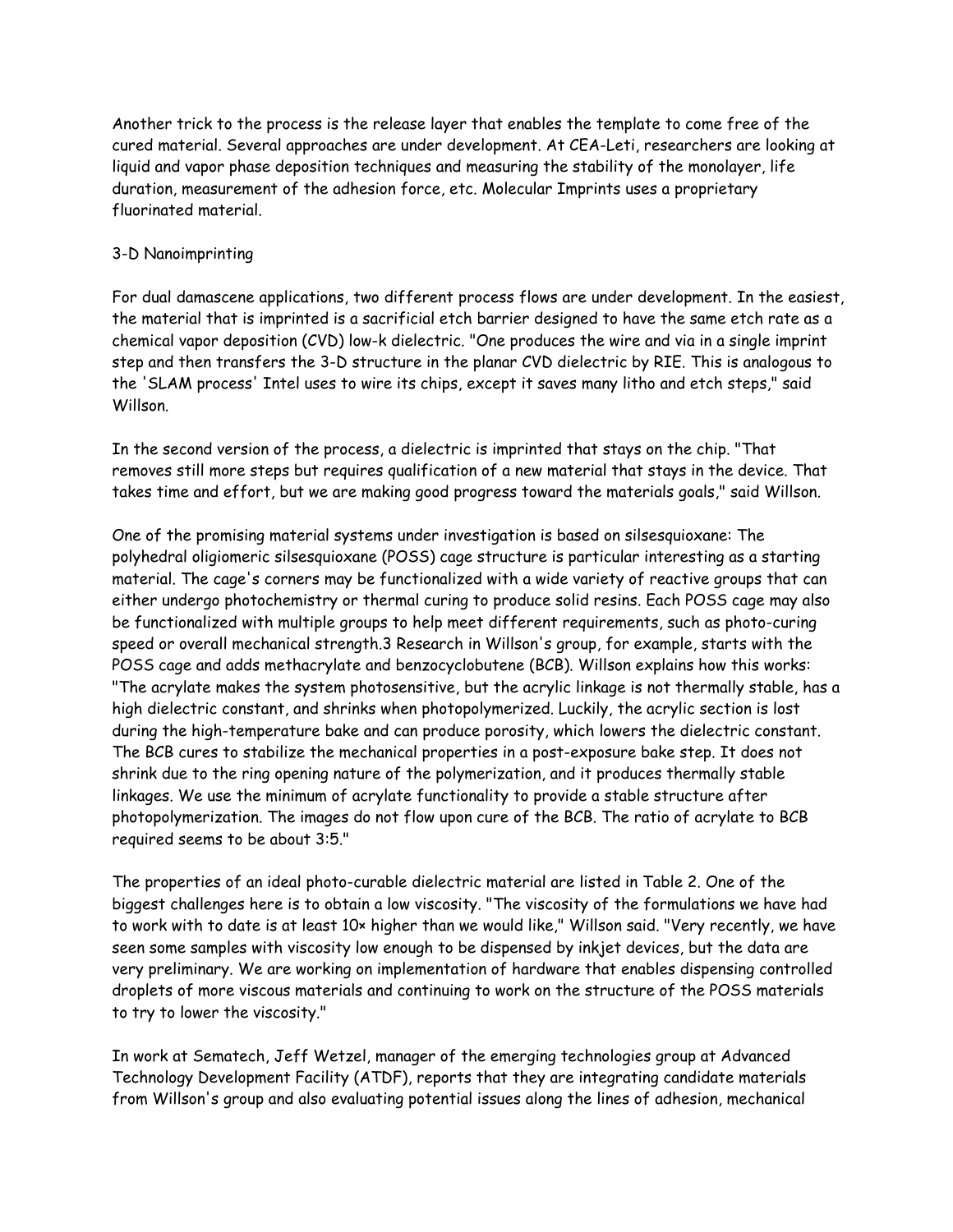strength and thermal stability. "These are material characteristics that one would look at to ensure compatibility with a standard process line," Wetzel said.

The collection of SEM photos shown in Figure 3 illustrates the potential of the technology. They were produced by Willson's group of Longhorns at the University of Texas in Austin and Sematech's ATDF.

# The template challenge

Michael Lercel, directory of lithography at Sematech, sees the advantages of a dual damascene NIL process, but notes that the template requirements could present a major challenge: "It is quite fascinating that you could use it for that technique [dual damascene], and anything you do to reduce the large number of steps in semiconductor process flow is highly desirable. You still have to make a very difficult two-level template and control defects and overlay to make that successful. What you do is actually move some of the process complexity from the wafer up to the template, which could be a good thing, but you need a viable template manufacturing process for that to be successful."

Lercel recently compared nanoimprint template requirements with optical mask requirements and noted that because NIL uses a 1x template, the target dimensions are one-fourth the size (of 4x masks/reticles used for EUV). "That's going to put a huge burden on the mask patterning capabilities and especially defect sizes. Nanoimprint is so good at printing what's on the template; you have to be very careful that there are no defects on the template. That's going to be a huge challenge. Already the photomask industry is so stretched by the challenges of trying to meet the very fast roadmap for semiconductor processing; putting nanoimprint in effectively advances the clock by a couple of years."

William M. Tong, a researcher at Hewlett-Packard, added, "The two perceived disadvantages for nanoimprint templates are EBL [e-beam lithography] resolution and defects. For EBL, nanoimprint templates do not require the use of OPC, phase shifting, or other RET features that drive up the EBL cost, so there actually will be saving in this area. For defects, while the inspection limit will have to improve 4×, the template surface is 'cleaned' every time an imprint is made. This selfcleaning property is unique to nanoimprint and could actually drive the cost down," said Tong.

## Conclusion

Although technical challenges still need to be solved in terms of defectivity, alignment and overlay registration, results to date are promising. NIL is on Intel's roadmap, with a scheduled introduction in 2009, and was included for the first time in the latest International Technology Roadmap for Semiconductor (ITRS). It is also the focus of a new Medea+ program called FANTASTIC that is about to be launched. Led by CEA-Leti, it will include IC manufacturers STMicroelectronics, Infineon and Philips, with this mandate: "The FANTASTIC project will close the gaps and generate convincing data by precise and comprehensive analysis and a complete assessment for integration of this technology into the 32 nm CMOS node fabrication."

What could most catch the industry's attention is the potential of 3-D patterning, particularly for dual damascene interconnect structures.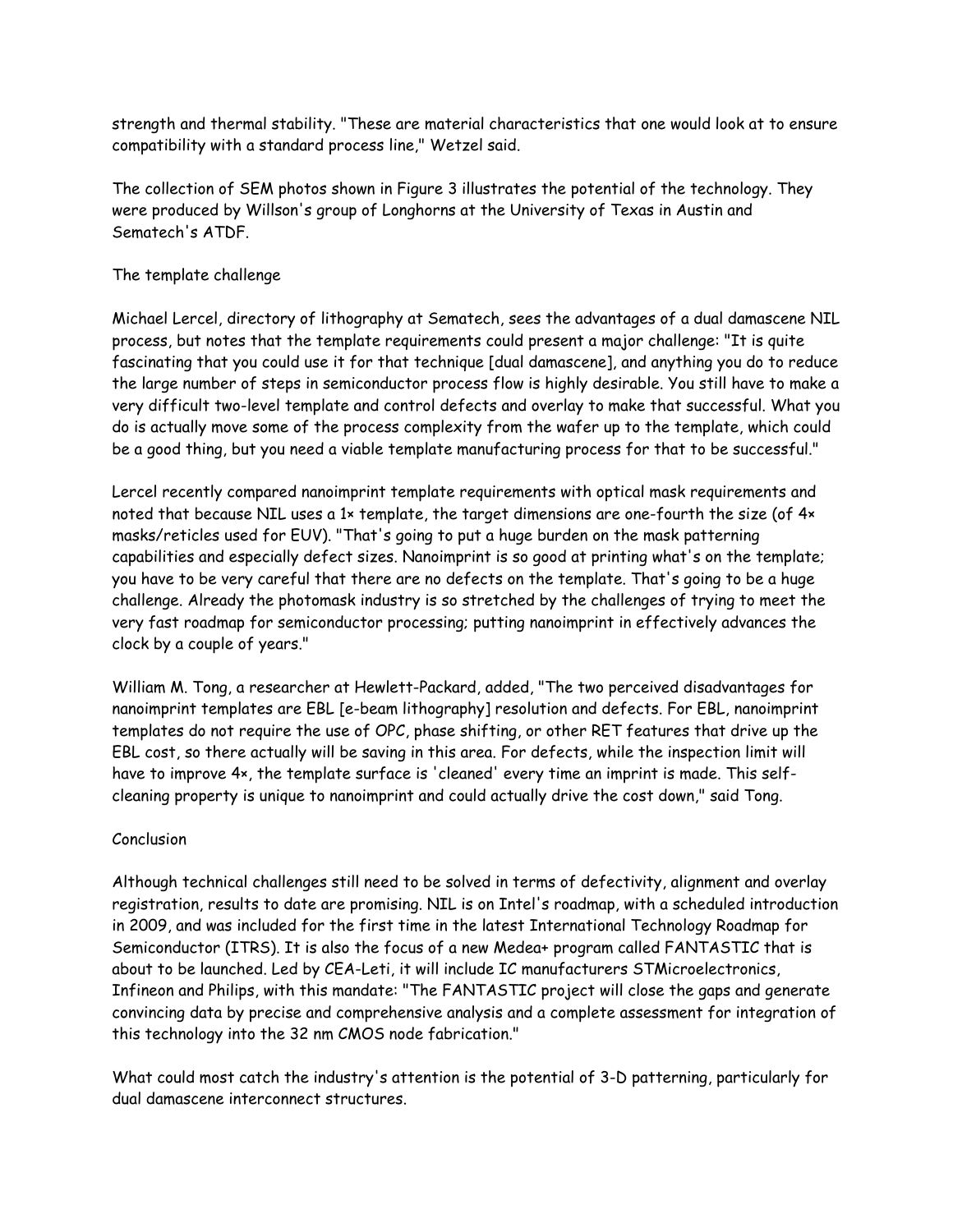### **Table 2. Photocurable Dielectric Material Requirements**

| Property/Characteristic | Requirement                      |
|-------------------------|----------------------------------|
| Low viscosity           | $\langle 20 \text{ } cP \rangle$ |
| Photocurable            | Chain reaction polymerization    |
| Cure shrinkage          | $\langle 15\%$                   |
| Dielectric constant     | k <sub>23</sub>                  |
| Thermal stability       | $\langle$ 1% wt loss/hr @ 400°C  |
| Mechanical properties   | Young's modulus ?4 GPa           |
| <b>CTE</b>              | $\langle$ 30 ppm/°C              |
| Water absorption        | $\langle$ 1% wt                  |

**When you contact any of the following manufacturers directly, please let them know you read about them in Semiconductor International.**

| EV Group                     | www.evgroup.com           |
|------------------------------|---------------------------|
| Hewlett-Packard              | www.hp.com                |
| Molecular Imprints Inc.      | www.molecularimprints.com |
| Nanonex                      | www.nanonex.com           |
| Obducat                      | www.obducat.com           |
| <b>SUSS Microtec</b>         | www.suss.com              |
| Vistec Semiconductor Systems | www.vistec-semi.com       |

Table 1. Step-and-Flash UV Nanoimprint Lithograhy

Peter Singer

Advantages

Capable of extremely small geometries - potentially the only technique viable for 16 nm generation and beyond.

Some work underway for EUV, such as mask cleaning, could be applied to NIL.

Less expensive: \$5M for NIL tool vs. \$40M for EUV stepper.

Process integration: Imprint will integrate into the fab just like optical lithography, including track processing. Imprint materials will etch similarly to photoresists and etch processes have been developed to use industry-standard etch tools.

Capable of producing 3-D structures in one step, such as the vias and channels in dual damascene.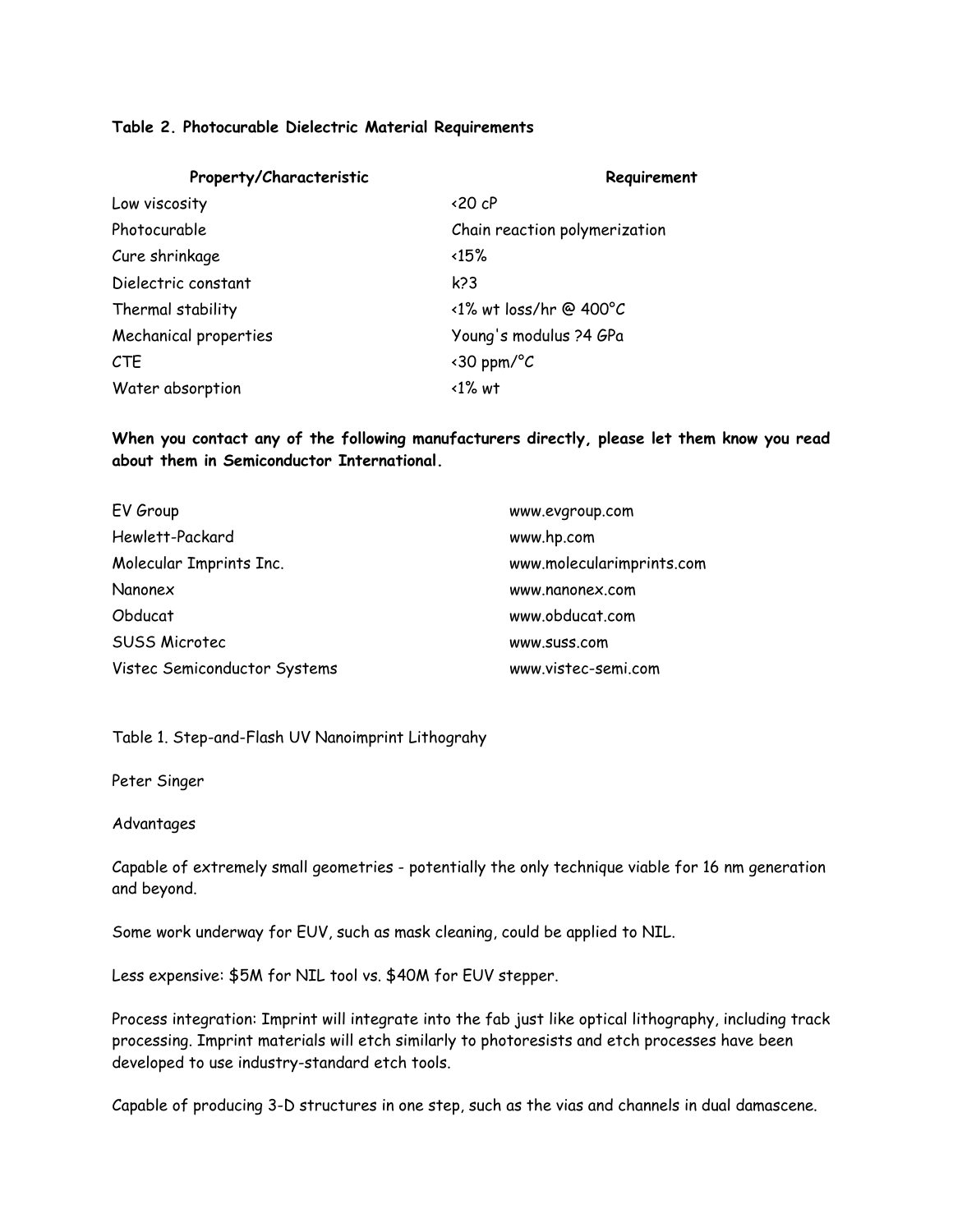This would eliminate process steps and reduce manufacturing costs.

Applications in data storage, life sciences, optics and other industries will help advance equipment and template development and overall infrastructure.

Commercial tools are available from a variety of suppliers, including EV Group, Molecular Imprints, Nanonex, Obducat, and SUSS Microtec.

Research, although small in comparison to EUV efforts, has been underway for years around the world, with promising results.

It is included in the International Technology Roadmap for Semiconductors (ITRS).

A consortium of supplier companies exists (mostly European) focused on commercialization/development of templates, resists, processes, equipment, and metrology. Called Nilcom, more information can be found at www.nilcom.org .

Medea+, a cooperate R&D program in Europe, is about to launch a two-year program called FANTASTIC, aimed at providing the manufacturability of the technology. Led by CEA-Leti, it will include major IC manufacturers STMicroelectronics, Infineon, and Philips. For more information, www.medeaplus.org .

### Disadvantages

Fundamental shift from traditional lithography.

Must compete with alternative next-generation lithographic (NGL) concepts, including EUV, maskless lithography and e-beam (direct write or projection).

Limited funding: Most industry funding is not going to EUV lithography.

Production worthiness yet to be demonstrated for advanced semiconductor applications.

Advances still required in overlay registration, alignment and defectivity.

Templates (quartz/chrome blanks patterned by e-beam) are expensive and time-consuming to produce, and must be near perfect. Metrology advances are required to adequately inspect/measure them.

Potential problems with die at the edges of the wafer.

#### References

R. Arensman, "Nano-imprint Makes Its Mark," *Electronic Business*, July 2005. F. Hua et al., "Polymer Imprint Lithography with Molecular-Scale Resolution" Nano Letters, December 2004 M. Stewart et al., "Interconnect Patterning in a Single Step with Multi-level Nanoimprint Lithography,"